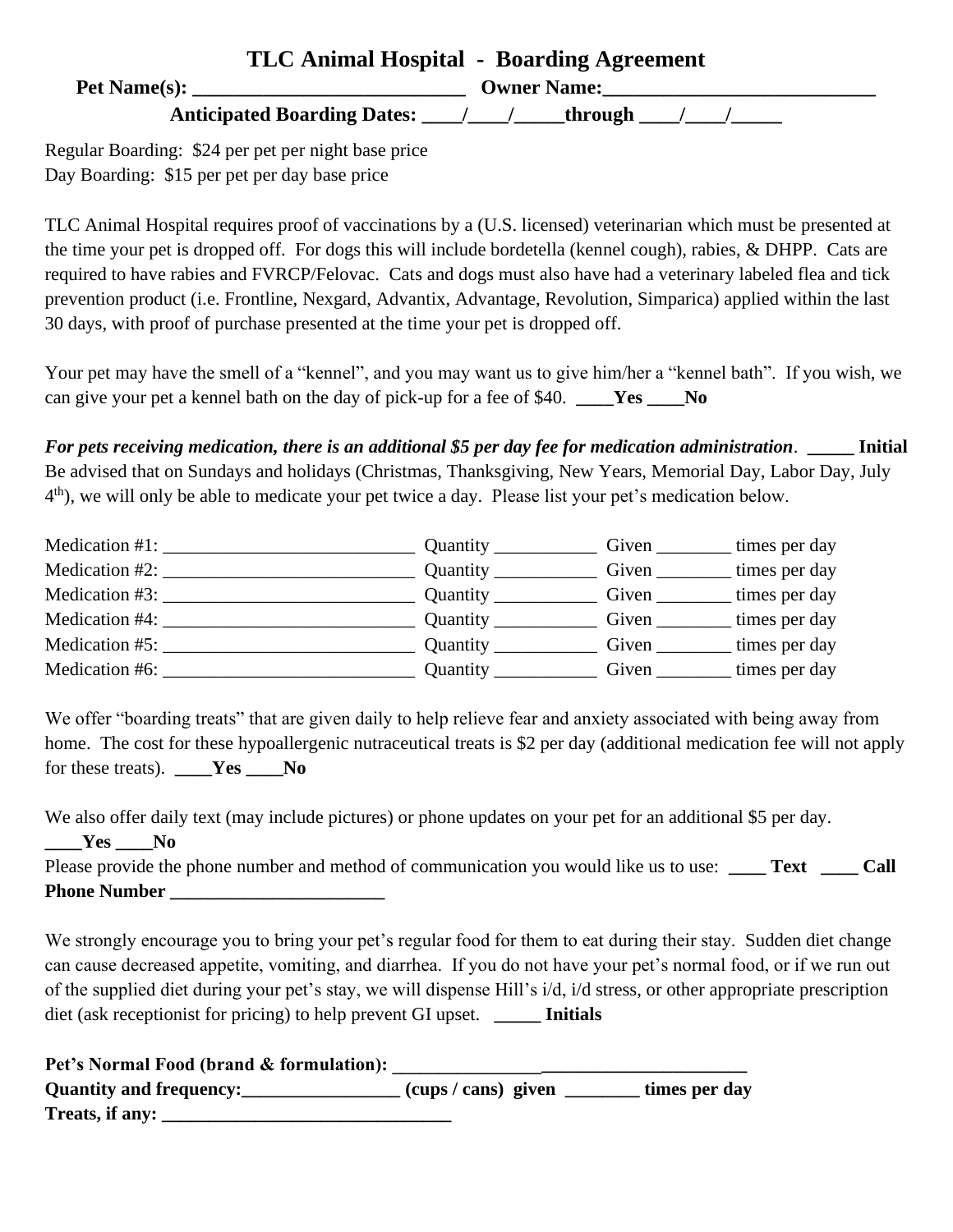If your pet's stay with us needs to be extended, please call (915) 592-6200 with the new pick-up date. If a pet is left with us for 10 days beyond their expected pick-up date without contact from their owner, we will assume they are abandoned and proceed accordingly. Balances will need to be paid at the scheduled pick up date, and every 7 days thereafter for extended stays. For boarding scheduled beyond 2 weeks, balances will need to be paid at 2 weeks, and every 7 days thereafter.

We do our very best to maintain a clean, safe, and caring environment for your pet. However, animals can become ill or injured while boarding. The most common problems are upper respiratory infections and/or diarrhea. Also, your pet may lose weight due to the stress of being away from home. Please advise us of any special needs or medical conditions your pet may have.

If my pet becomes ill or injured I give my permission for treatment as follows:

\_\_\_\_\_ 1) Aggressive Treatment – This means the veterinarian has your permission to do whatever is deemed necessary to help your pet. I understand the charges will be due upon picking up my pet.

- $\frac{2}{\sqrt{2}}$  Minimal Necessary treatment not to exceed \$
- \_\_\_\_\_ 3) No Treatment

## **LIFE SAVING MEASURES**

We do everything possible to ensure the health and safety of your pet during their stay. However, should any complications occur, life-saving medications, procedures, or other measures may be needed. Such interventions are often required immediately before owner notification or permission can be specifically obtained. In such an event, your initials below will direct our intervention should life saving measures be needed and acknowledges your financial responsibility for this intervention.

In the event that my pet arrests (stops breathing or heart stops beating) or has a different life threatening event (such as an allergic reaction or seizure) while at TLC Animal Hospital, I authorize the following level of CPR or stabilization (please initial your choices):

## **\_\_\_\_\_\_\_ Do Not Resuscitate (DNR)**

I understand that if my pet's heart stops or goes into respiratory arrest and, TLC Animal Hospital will not attempt resuscitation or any further life saving measures.

## \_\_\_\_\_\_\_ **CPR – for cardiopulmonary arrest, involves chest compressions, oxygen & medications, etc.**

Having requested such emergency procedures, I agree to be held responsible for a maximum resuscitation fee of \$100.00 to pay for the services preformed while staff members pursue treatment and try to reach me for further directions. I agree to pay this fee in addition to fees already incurred or for other non-emergency services that may be performed in the event that my pet survives. I also agree that if TLC Animal Hospital is unable to reach me within 15 minutes after the initiation of CPR procedures, and after a veterinarian determines that further resuscitation efforts are not warranted, CPR procedures will cease.

## \_\_\_\_\_\_\_ **Stabilization only - for events not involving cardiopulmonary arrest (SELECT EITHER DNR OR CPR OPTION ABOVE FOR EVENTS INVOLGING CARDIOPULMONARY ARREST)**

For events such as allergic reactions, seizures or other emergencies that do not require CPR, I authorize TLC Animal Hospital to use the treatments and diagnostics they deem necessary to stabilize my pet until I can be